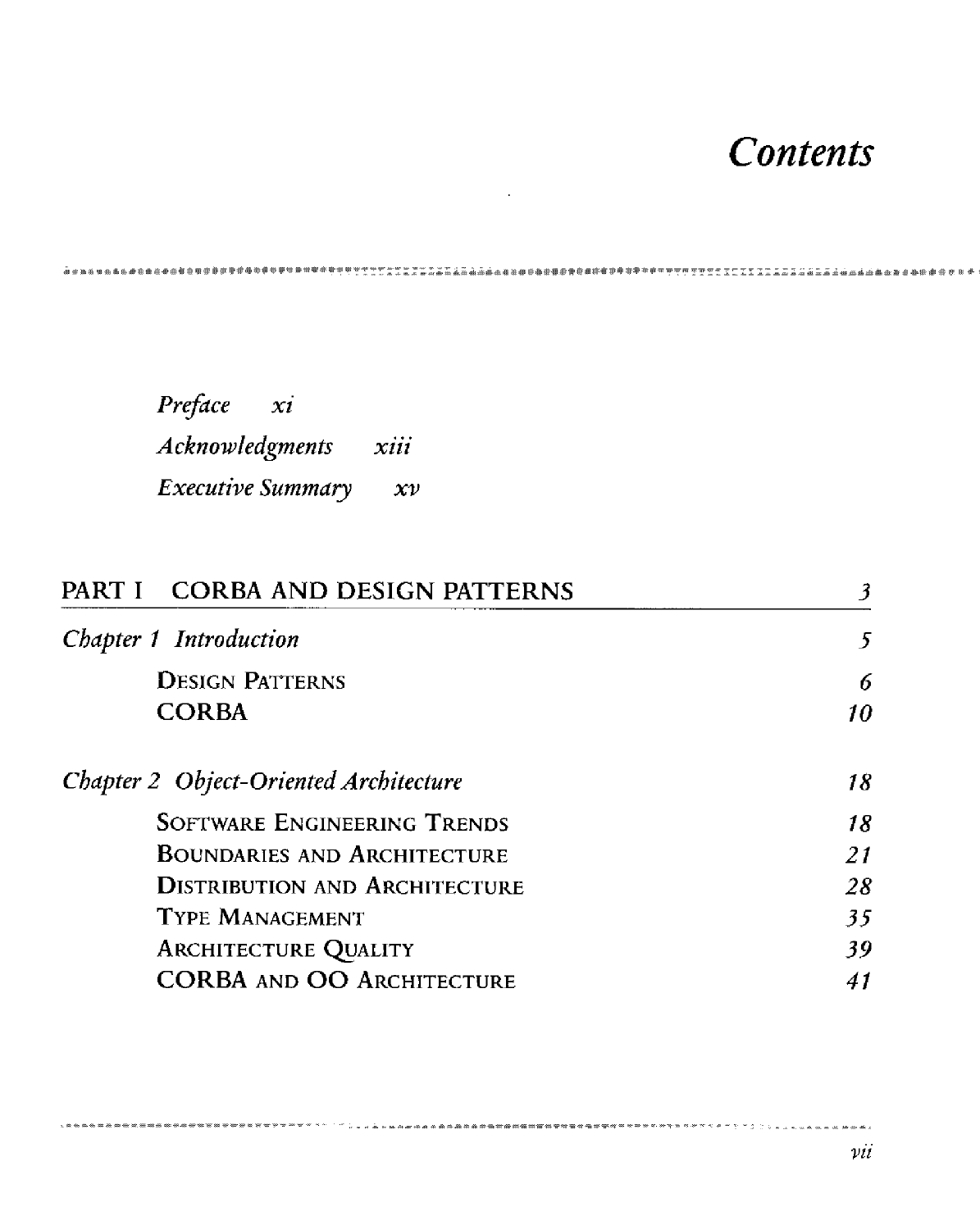| Chapter 3 Overview of the Design Pattern Language                                | 46       |
|----------------------------------------------------------------------------------|----------|
| <b>PRIMAL FORCES</b>                                                             | 48       |
| <b>SCALABILITY MODEL</b>                                                         | 56       |
| <b>DESIGN PATTERN TEMPLATE</b><br><b>COMPARISON WITH OTHER PATTERN LANGUAGES</b> | 68<br>74 |
|                                                                                  |          |
| <b>APPLICATION DESIGN PATTERNS</b><br>PART II                                    | 81       |
| <b>Chapter 4 Maximizing Parallelism</b>                                          | 82       |
| <b>DISTRIBUTED CALLBACK</b>                                                      | 83       |
| PARTIAL PROCESSING                                                               | 90       |
| <b>INDEPENDENT OBJECTS</b>                                                       | 99       |
| Chapter 5 Improving Object Implementations                                       | 106      |
| <b>DYNAMIC ATTRIBUTES</b>                                                        | 108      |
| <b>INSTANCE REFERENCE</b>                                                        | 114      |
| <b>OBJECT WRAPPER</b>                                                            | 121      |
| LOCK                                                                             | 126      |
| Chapter 6 Modifying Client Stubs and Other Tricks                                | 130      |
| <b>LIBRARY SKELETON</b>                                                          | 132      |
| <b>FINE-GRAINED FRAMEWORK</b>                                                    | 137      |
| <b>LIBRARY</b>                                                                   | 144      |
| <b>FRAMEWORK</b>                                                                 | 149      |
| SYSTEM DESIGN PATTERNS<br>PART III                                               | 155      |
| Chapter 7 Principles of Object-Oriented Architecture                             | 157      |
| HORIZONTAL-VERTICAL-METADATA                                                     | 158      |
| <b>METADATA</b>                                                                  | 162      |
| <b>ARCHITECTURE MINING</b>                                                       | 166      |

 $\sim$ 

 $\mathcal{F}(\mathcal{F}) \subset \mathcal{F}^{(n)} \cong \mathcal{F}^{(n)} \cong \mathcal{F}^{(n)} \oplus \mathcal{F}^{(n)} \oplus \mathcal{F}^{(n)} \oplus \mathcal{F}^{(n)} \oplus \mathcal{F}^{(n)} \oplus \mathcal{F}^{(n)} \oplus \mathcal{F}^{(n)} \oplus \mathcal{F}^{(n)} \oplus \mathcal{F}^{(n)} \oplus \mathcal{F}^{(n)} \oplus \mathcal{F}^{(n)} \oplus \mathcal{F}^{(n)} \oplus \mathcal{F}^{(n)} \oplus \mathcal{F}^{(n)} \$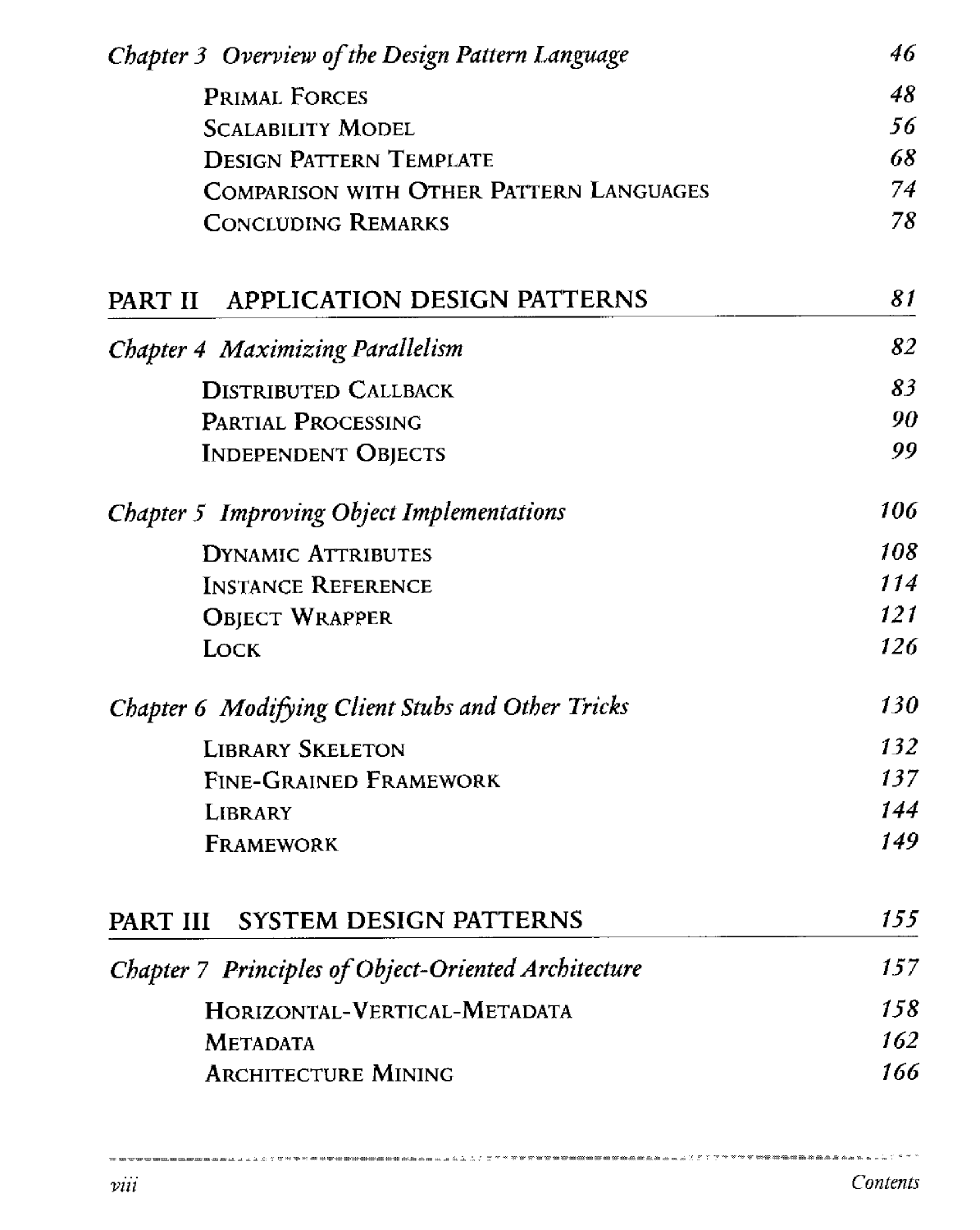| Chapter 8 Fundamental Structural Patterns            | 172 |
|------------------------------------------------------|-----|
| <b>REPOSITORY ARCHITECTURE</b>                       | 176 |
| <b>GATEWAY</b>                                       | 181 |
| <b>COMPONENT ARCHITECTURE</b>                        | 185 |
| Chapter 9 Advanced System Design Patterns            | 189 |
| <b>ARCHITECTURE ENFORCEMENT</b>                      | 191 |
| <b>REPLICATION</b>                                   | 198 |
| <b>AGENT</b>                                         | 202 |
| <b>ARCHITECTURE FRAMEWORK</b>                        | 206 |
| Chapter 10 Using OMG CORBAservices                   | 210 |
| <b>NAMING</b>                                        | 213 |
| <b>TRADER</b>                                        | 217 |
| NOTIFICATION                                         | 221 |
| PART IV ENTERPRISE DESIGN PATTERNS                   | 227 |
| Chapter 11 Building an Organizational Infrastructure | 228 |
| <b>STANDARDS REFERENCE MODEL</b>                     | 231 |
| <b>OBJECT REQUEST BROKER</b>                         | 235 |
| <b>OPERATING ENVIRONMENT</b>                         | 239 |
|                                                      | 243 |
| <b>SYSTEM MANAGEMENT</b>                             |     |
| <b>PROFILE</b>                                       | 246 |
| <b>SOFTWARE DEVELOPMENT ROLES</b>                    | 254 |
| PART V<br><b>GLOBAL DESIGN PATTERNS</b>              | 263 |
| Chapter 12 Role of Open Systems                      | 265 |
| <b>STANDARDS</b>                                     | 267 |
| <b>REFERENCE TECHNOLOGY</b>                          | 272 |
| <b>COMMON INTERFACE</b>                              | 277 |

 $\rightarrow$   $\rightarrow$ 

x.

-<br>The concentration and concentration specially upper success and concentration and concentrations and concentrations